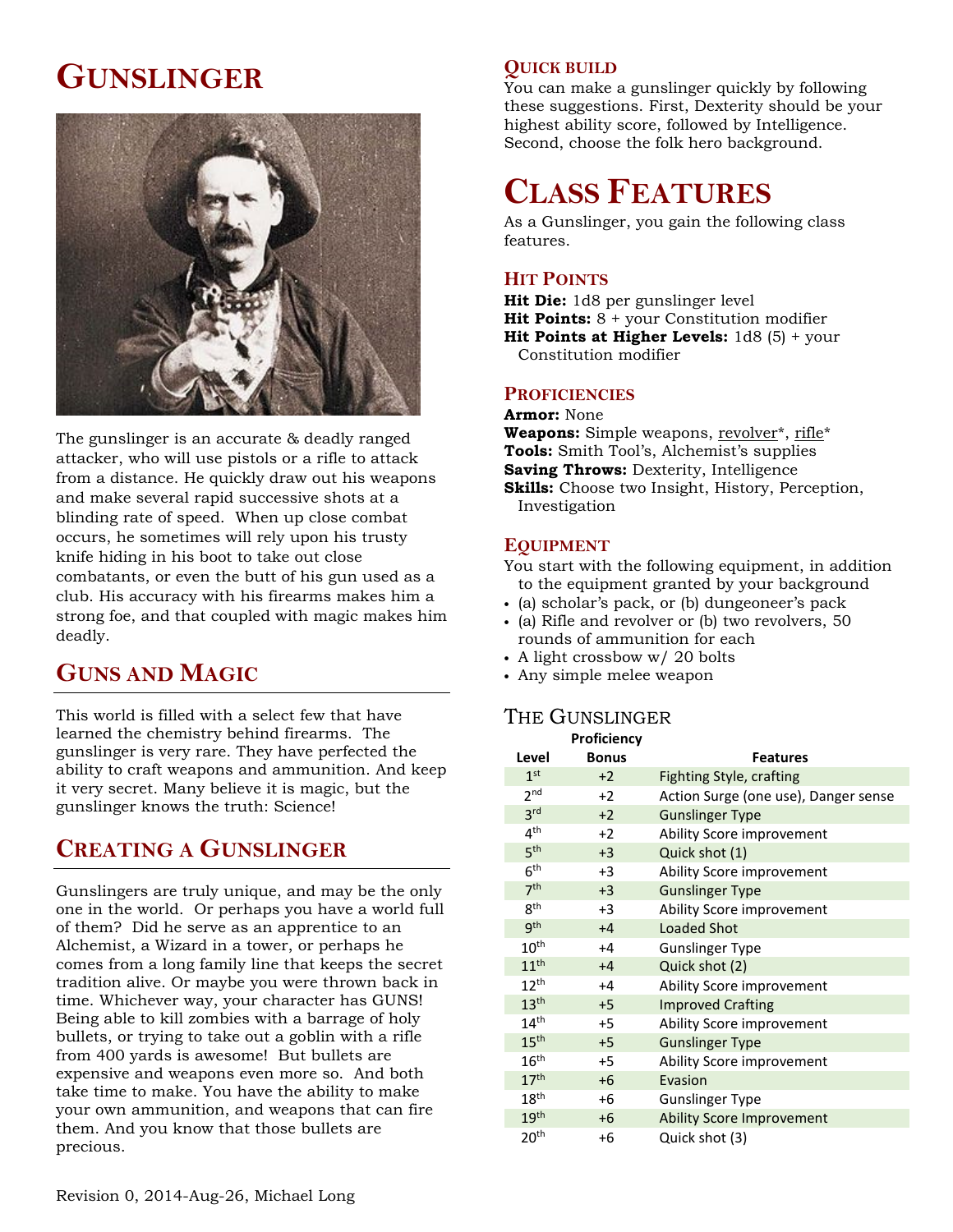# **FIGHTING STYLE**

You adopt a chosen fighting style as your specialty. Choose one of the following options, and you cannot take one more than once, even if you get to choose again.

### **CRACK SHOT**

You gain a +1 bonus to attack rolls with ranged weapons and a +1 to damage.

#### **LONG DISTANCE SHOOTING**

When you are firing with a rifle at a creature that is over 90 feet away, you gain advantage. Before firing, you must take your time and prepare your shot for at least 1 round. You gain a +1 to hit for each round you prepare before firing.

### **DUELING**

When you have a single ranged weapon in hand, and no other weapons, you gain a +2 bonus to damage rolls with that weapon.

### **FAST DRAW**

You can ready any weapons, and/or switch weapons as a bonus action. You gain a +2 to Initiative. If you attack before everyone else, then you receive advantage on your first attack.

#### **DOUBLE PISTOL FIGHTING**

You are able to use each hands to hold a pistol, and take advantage of two weapon fighting with them. As a bonus action, you can fire your off hand pistol at disadvantage, and add your ability modifier to the damage.

#### **DISTRACTION**

Your weapons cause hostile creatures to be on edge, when a creature you can see attacks a target other than you, you can use your reaction to impose disadvantage on their attack roll.

### **CLOSE QUARTERS**

You have trained yourself for close combat. When you are five feet from an enemy, you do not gain disadvantage.

### **UNARMORED DEFENSE**

When you are not wearing any armor, your Armor Class equals 10 + your Dexterity modifier + your Intelligence modifier.

### **CRAFTING**

Ammunition and firearms have to be crafted. The gunslinger has to spend time to craft them, and the time spent on the firearm is dependent on the gunslinger's level, and the materials he has

available. Crafting takes material costs, a crafting place, and time for each crafted item i.e. a revolver, rifle, 50 rounds of a single type of ammunition. Each one of those items take a crafting focus to complete.

When crafting, you have to make 3 successful Intelligence/Smith Tool proficiency checks against a DC 15. The total amount of rolls x 5 days determines the time spent crafting for a maximum of 30 days. This time is reduced by  $\frac{1}{2}$  level days as you level up.

## **ACTION SURGE**

Starting at 2nd level, you can push yourself beyond your normal limits for a moment. On your turn, you can take one additional action on top of your regular action. Once you use this feature, you must finish a short or long rest before you can use it again.

### **DANGER SENSE**

Starting at 2nd level, you also gain the uncanny sense of when things nearby aren't as they should be, giving you an edge when you dodge away from danger.

You have advantage on savings throws that require Dexterity against effects that you can see, such as traps and spells.

## **GUNSLINGER TYPE**

At 3rd level, you choose an archetype that you strive to emulate in your gun fighting style. The archetype that you choose grants you features at 3<sup>rd</sup> level and again at 7<sup>th</sup>, 10<sup>th</sup>, 15<sup>th</sup> and 18<sup>th</sup> level.

### **ABILITY SCORE IMPROVEMENT**

When you reach 4<sup>th</sup> level, and again at 8<sup>th</sup>, 12<sup>th</sup>, 14th, 16th, and 19th level, you can increase on ability score of your choice by 2, or your can increase two ability scores of your choice by 1. As normal, you can't increase an ability score about 20 using this feature.

# **QUICK SHOT**

Starting at 5th level, you are able to make an Attack action twice, instead of once. Also at 11th you increase this to three, and at 20<sup>th</sup> level you are able to make an Attack action four times for your action.

### **LOADED SHOT**

Starting at 9th level, the ammunition you make is able to take on additional properties. Each property adds a cost of 100gp to 50 rounds of ammunition.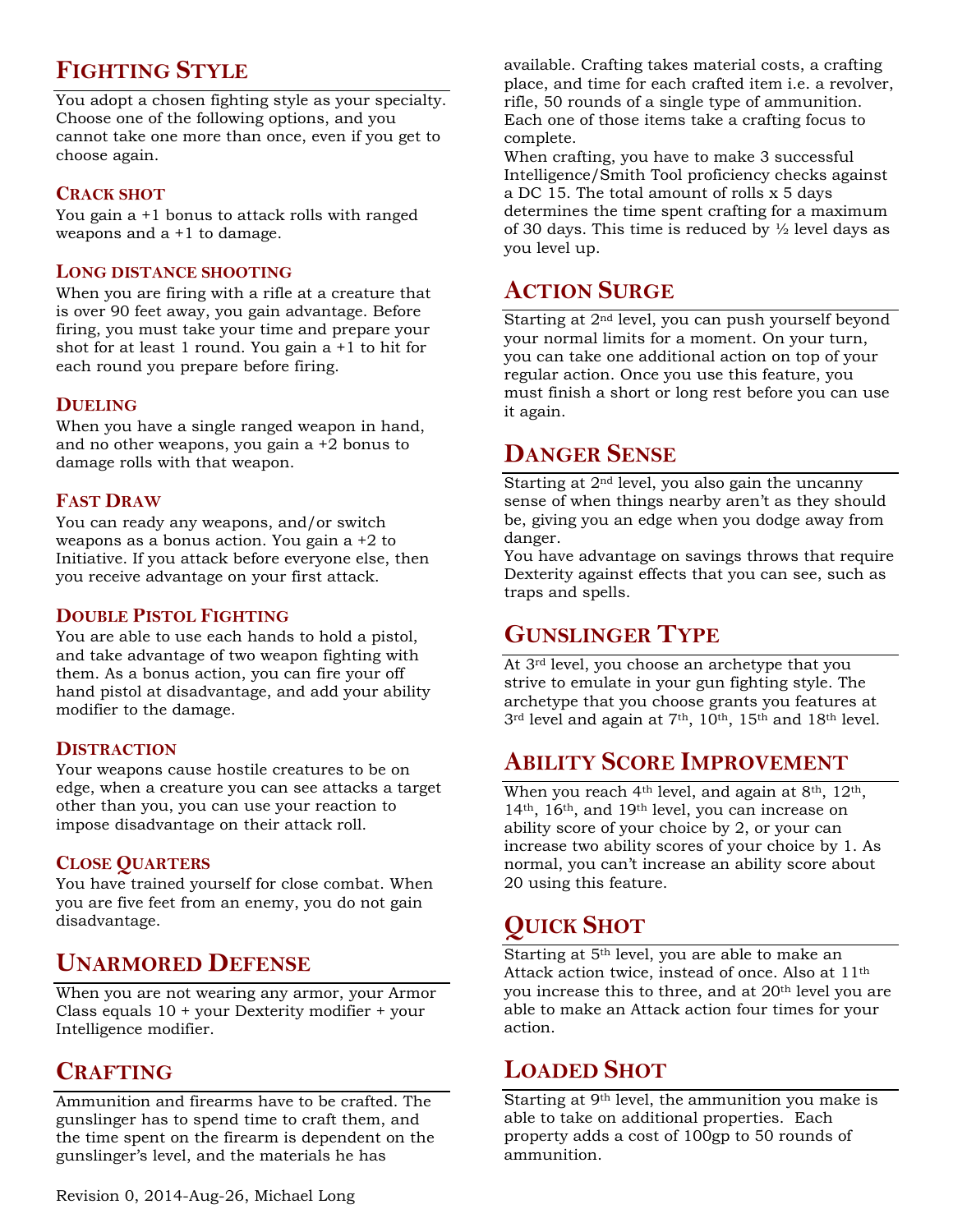The following infused properties can be added by you to ammunition when crafting, if you meet the level requirements & make a single successful Intelligence/Alchemist's supply DC 15 check. There can be multiple properties added to each box of ammunition. Each property would require its own DC 15 check to be added.

| Qth              | Cold | +1d4 cold damage |
|------------------|------|------------------|
| 15 <sup>th</sup> | Fire | +1d6 fire damage |
| 1Q <sub>th</sub> | Acid | +1d8 acid damage |

### **IMPROVED CRAFTING**

Starting at 13th level, when you are crafting items, you can focus on crafting two types of items simultaneously and the DC check for crafting is reduced to 10. The costs for making an item is reduced to half of the required costs.

### **EVASION**

Starting at 17th level, you can nimbly dodge out of the way of certain area effects. When you are subjected to an effect that allows you to make a Dexterity saving throw to take only half damage, you instead take no damage if you succeed on the saving throw. If you fail you only take half damage.

# **GUNSLINGER TYPES**

The ideal of the Gunslinger has two different types, the Good and the Bad, Desperado and Lone Ranger.

### **DESPERADO**

The Desperado takes a different approach to his enemies. He wears a black hat and doesn't mind using his deadly skills to someone's back. He will move into better position, as they miss their opportunity to attack him.

### **IMPROVED CRITICAL**

Beginning when you choose this type of gunfighter at 3rd level, an attack roll of 19 or 20 will score a critical hit.

#### **SNEAK ATTACK**

At 7th level, you are able to add sneak attack bonus with your damage using your firearms when you have advantage or hit with a critical. This bonus starts at 2d6 at 7th level, 3d6 at 11th, 4d6 at 15th, and 5d6 at 19th level.

### **UNCANNY DODGE**

Starting at 10<sup>th</sup> level, when an attacker that can see you hits you with an attack, you can use your reaction to halve the attack's damage against you.

### **VANISH**

Starting at 14th level, you can use the Hide action as a bonus action on your turn. You gain expert proficiency in stealth.

### **UNEARTHLY DODGE**

When you reach 18th level, you reflexes are so acute, that no attack roll against you can have advantage. If you are hit, you may take a reaction to make an Attack against the attack that hit you.

### **LONE RANGER**

The Lone Ranger focuses on taking down the enemy. Taking them head on and eliminating them, quickly.

#### **BORN KILLER**

Starting at  $3^{rd}$  Level, if you take a creature below  $\frac{1}{2}$ of its maximum hit points on your turn, then that creature will take an additional 1d8 of damage once.

#### **SHUFFLE THE DECK**

At 7th level, opportunity attacks against you are made with disadvantage.

#### **ADDITIONAL FIGHTING STYLE**

At 10<sup>th</sup>, add another fighting style.

### **GATLING GUN**

Starting at 14th level, you can only take one action this turn, but you are able to hit every creature within sight up to your limit on the ammunition loaded in your single weapon.

#### **STUN ATTACK**

Starting at level 15th when you hit with one of your attacks you can attempt a stunning strike. The target must succeed on a Constitution saving throw ((DC 8 + your Dexterity modifier + your proficiency bonus) or be stunned until the end of your next turn. This effect only affects one creature once, and does not stack.

### **DEATH DEALER**

Your thirst for death is nearly unstoppable. You have a knack for killing, and always on the lookout for a fight. Starting at  $18<sup>th</sup>$  level when you attack and hit a creature, it must make a Constitution saving throw (DC 8 + your Dexterity modifier + your Intelligence modifier + your proficiency bonus). On a failed save, double the damage of your attack against the creature. You can choose to double damage after rolling for the damage.